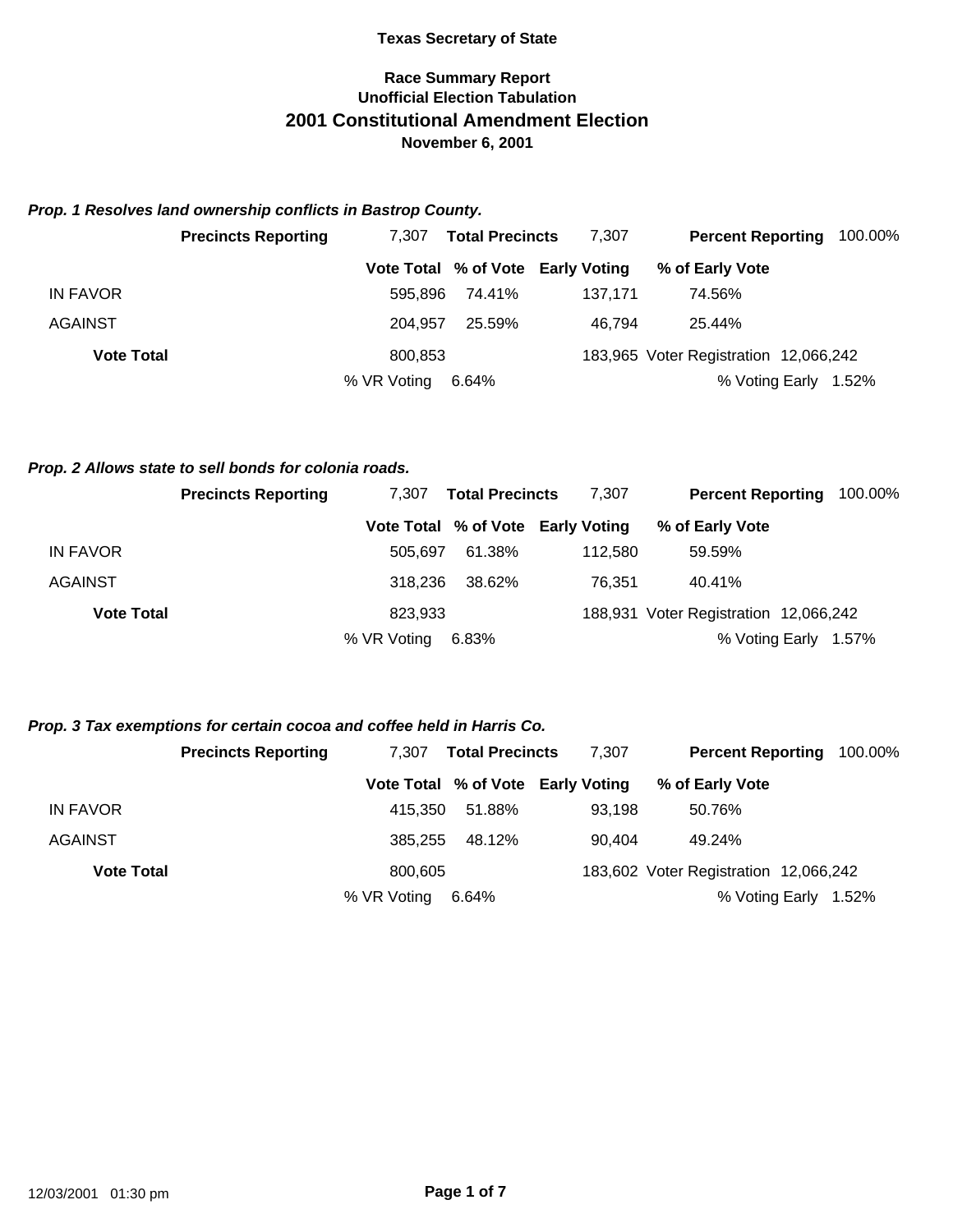# **Race Summary Report Unofficial Election Tabulation 2001 Constitutional Amendment Election November 6, 2001**

### *Prop. 4 Allows a four-year term for fire fighters' pension commissioner.*

|                   | <b>Precincts Reporting</b> | <b>Total Precincts</b><br>7.307 |        | 7,307                             | <b>Percent Reporting</b>              | 100.00% |
|-------------------|----------------------------|---------------------------------|--------|-----------------------------------|---------------------------------------|---------|
|                   |                            |                                 |        | Vote Total % of Vote Early Voting | % of Early Vote                       |         |
| IN FAVOR          |                            | 582.749                         | 72.12% | 135.211                           | 72.10%                                |         |
| <b>AGAINST</b>    |                            | 225.327                         | 27.88% | 52.323                            | 27.90%                                |         |
| <b>Vote Total</b> |                            | 808,076                         |        |                                   | 187,534 Voter Registration 12,066,242 |         |
|                   |                            | % VR Voting                     | 6.70%  |                                   | % Voting Early                        | 1.55%   |

#### *Prop. 5 Donate surplus firefighting equipment to underdeveloped countries.*

|                   | <b>Precincts Reporting</b> | 7.307   | <b>Total Precincts</b> | 7.307                             | <b>Percent Reporting</b>              | 100.00% |
|-------------------|----------------------------|---------|------------------------|-----------------------------------|---------------------------------------|---------|
|                   |                            |         |                        | Vote Total % of Vote Early Voting | % of Early Vote                       |         |
| IN FAVOR          |                            |         | 593.835 71.26%         | 133.702                           | 69.94%                                |         |
| <b>AGAINST</b>    |                            | 239.473 | 28.74%                 | 57.452                            | 30.06%                                |         |
| <b>Vote Total</b> |                            | 833,308 |                        |                                   | 191,154 Voter Registration 12,066,242 |         |
|                   | % VR Voting                |         | 6.91%                  |                                   | % Voting Early                        | 1.58%   |

#### *Prop. 6 Special session to name presidential electors.*

|                   | <b>Precincts Reporting</b> | 7.307       | <b>Total Precincts</b> | 7.307                             | <b>Percent Reporting</b>              | 100.00% |
|-------------------|----------------------------|-------------|------------------------|-----------------------------------|---------------------------------------|---------|
|                   |                            |             |                        | Vote Total % of Vote Early Voting | % of Early Vote                       |         |
| <b>IN FAVOR</b>   |                            | 507.095     | 62.25%                 | 115.897                           | 61.79%                                |         |
| AGAINST           |                            | 307.495     | 37.75%                 | 71.664                            | 38.21%                                |         |
| <b>Vote Total</b> |                            | 814,590     |                        |                                   | 187,561 Voter Registration 12,066,242 |         |
|                   |                            | % VR Voting | 6.75%                  |                                   | % Voting Early                        | 1.55%   |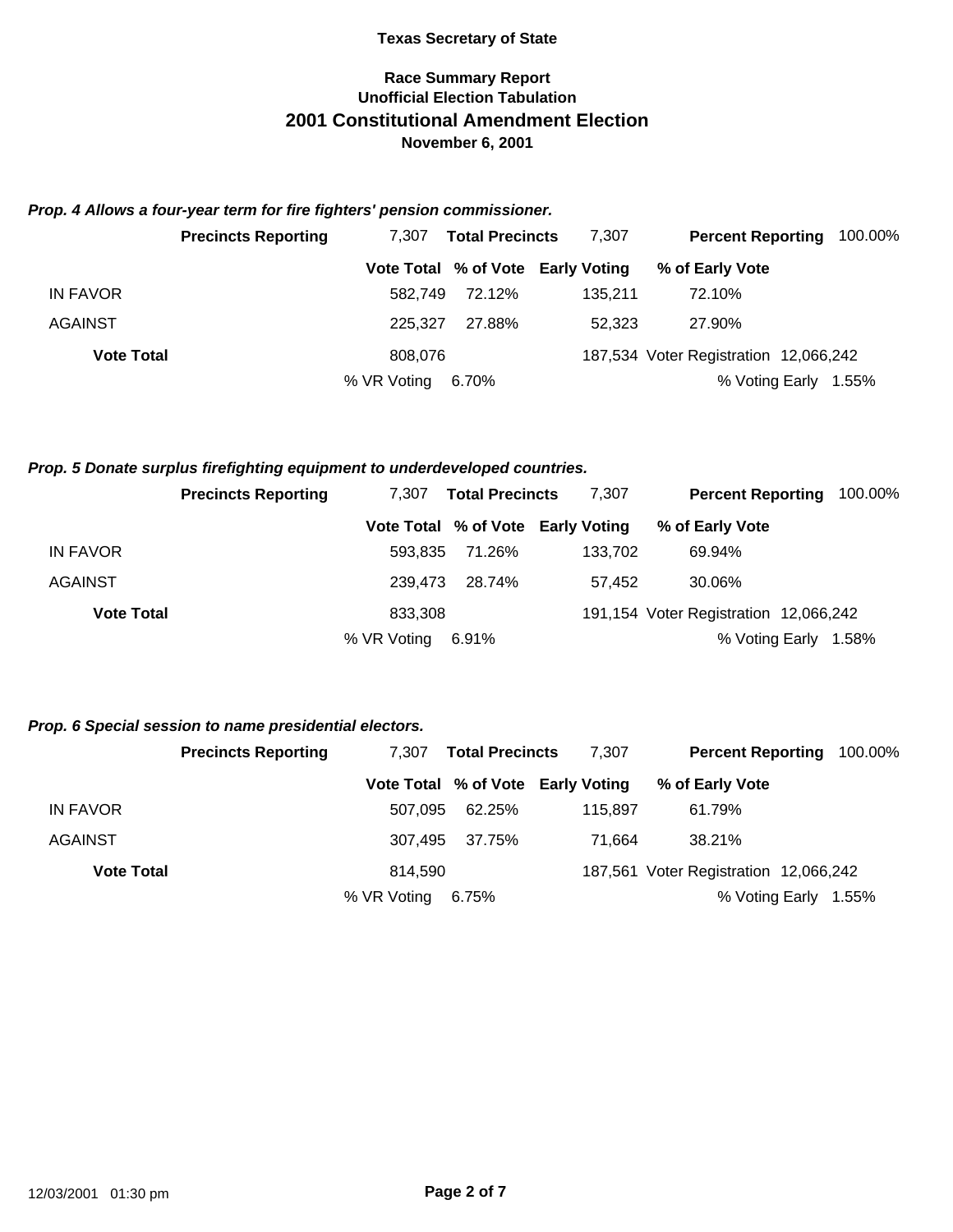# **Race Summary Report Unofficial Election Tabulation 2001 Constitutional Amendment Election November 6, 2001**

### *Prop. 7 Allows bonds to be sold for veterans' cemeteries.*

|                   | <b>Precincts Reporting</b> | <b>Total Precincts</b><br>7.307 |        | 7,307                             | <b>Percent Reporting</b>              |                      |
|-------------------|----------------------------|---------------------------------|--------|-----------------------------------|---------------------------------------|----------------------|
|                   |                            |                                 |        | Vote Total % of Vote Early Voting | % of Early Vote                       |                      |
| IN FAVOR          |                            | 610.413                         | 74.62% | 140.884                           | 74.40%                                |                      |
| <b>AGAINST</b>    |                            | 207.606                         | 25.38% | 48.470                            | 25.60%                                |                      |
| <b>Vote Total</b> |                            | 818,019                         |        |                                   | 189,354 Voter Registration 12,066,242 |                      |
|                   |                            | % VR Voting                     | 6.78%  |                                   |                                       | % Voting Early 1.57% |

#### *Prop. 8 Allows sale of bonds for construction and repair projects.*

|                   | <b>Precincts Reporting</b> | <b>Total Precincts</b><br>7.307 |        | 7.307                             | <b>Percent Reporting</b><br>100.00%   |       |
|-------------------|----------------------------|---------------------------------|--------|-----------------------------------|---------------------------------------|-------|
|                   |                            |                                 |        | Vote Total % of Vote Early Voting | % of Early Vote                       |       |
| <b>IN FAVOR</b>   |                            | 507.956                         | 62.49% | 115.875                           | 61.79%                                |       |
| <b>AGAINST</b>    |                            | 304.868                         | 37.51% | 71.644                            | 38.21%                                |       |
| <b>Vote Total</b> |                            | 812.824                         |        |                                   | 187,519 Voter Registration 12,066,242 |       |
|                   |                            | % VR Voting                     | 6.74%  |                                   | % Voting Early                        | 1.55% |

### *Prop. 9 Cancel special election for vacant legislative seat if unopposed.*

|                   | <b>Precincts Reporting</b> | <b>Total Precincts</b><br>7.307 |        | 7,307                             | <b>Percent Reporting</b>              | 100.00%              |
|-------------------|----------------------------|---------------------------------|--------|-----------------------------------|---------------------------------------|----------------------|
|                   |                            |                                 |        | Vote Total % of Vote Early Voting | % of Early Vote                       |                      |
| IN FAVOR          |                            | 556.825                         | 67.60% | 133.388                           | 70.32%                                |                      |
| AGAINST           |                            | 266.878                         | 32.40% | 56.295                            | 29.68%                                |                      |
| <b>Vote Total</b> |                            | 823,703                         |        |                                   | 189,683 Voter Registration 12,066,242 |                      |
|                   |                            | % VR Voting                     | 6.83%  |                                   |                                       | % Voting Early 1.57% |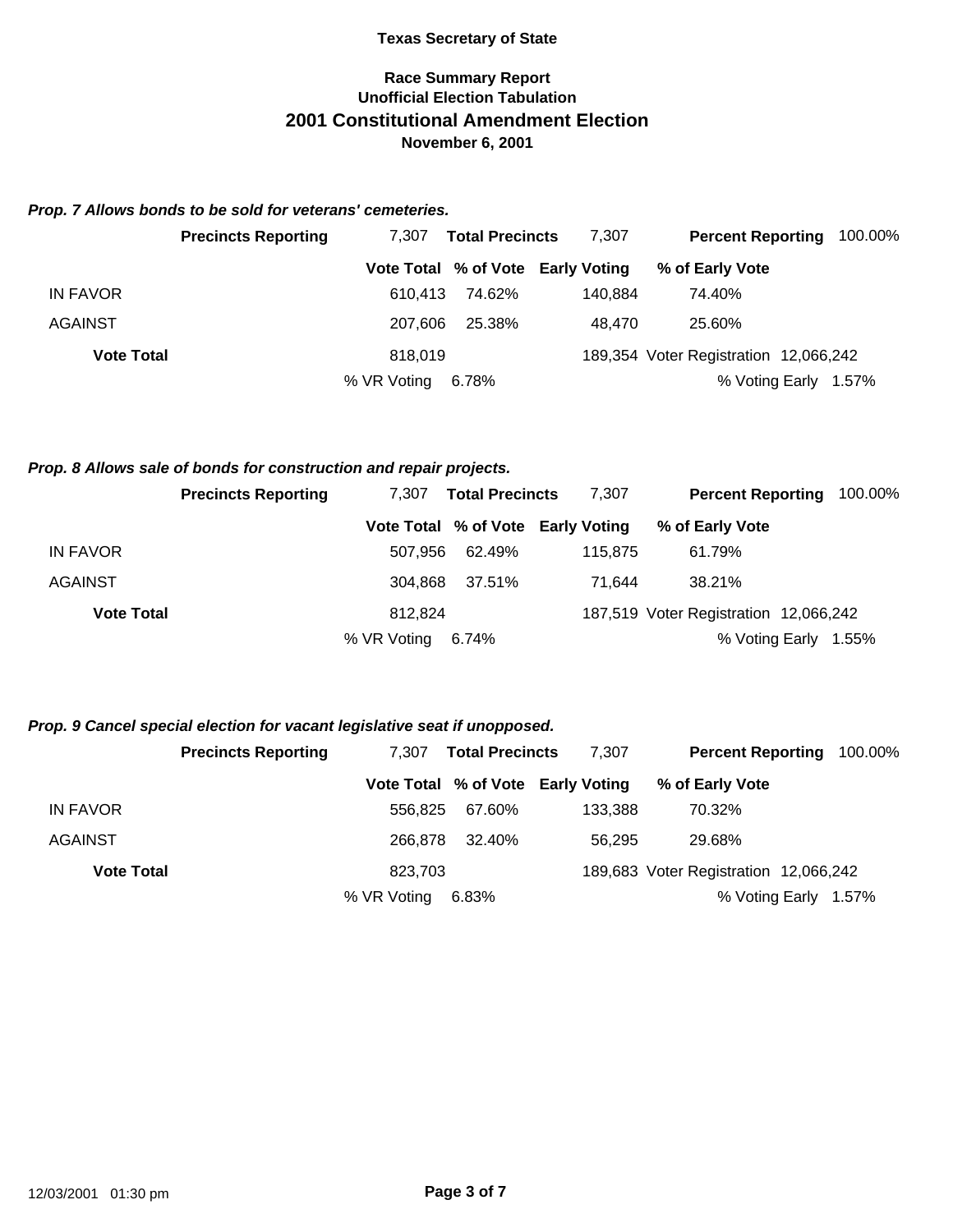# **Race Summary Report Unofficial Election Tabulation 2001 Constitutional Amendment Election November 6, 2001**

### *Prop. 10 Exempts certain business equipment from property taxes.*

|                   | <b>Precincts Reporting</b> | 7.307       | <b>Total Precincts</b> | 7,307                             | <b>Percent Reporting</b>              | 100.00% |
|-------------------|----------------------------|-------------|------------------------|-----------------------------------|---------------------------------------|---------|
|                   |                            |             |                        | Vote Total % of Vote Early Voting | % of Early Vote                       |         |
| <b>IN FAVOR</b>   |                            | 498.566     | 62.97%                 | 113.853                           | 62.00%                                |         |
| AGAINST           |                            | 293.160     | 37.03%                 | 69.794                            | 38.00%                                |         |
| <b>Vote Total</b> |                            | 791.726     |                        |                                   | 183,647 Voter Registration 12,066,242 |         |
|                   |                            | % VR Voting | 6.56%                  |                                   | % Voting Early                        | 1.52%   |

### *Prop. 11 Educators' pay for service on governing body of public entity.*

|                   | <b>Precincts Reporting</b> | <b>Total Precincts</b><br>7.307 |        | 7.307                             | <b>Percent Reporting</b>              |  | 100.00% |
|-------------------|----------------------------|---------------------------------|--------|-----------------------------------|---------------------------------------|--|---------|
|                   |                            |                                 |        | Vote Total % of Vote Early Voting | % of Early Vote                       |  |         |
| <b>IN FAVOR</b>   | 546.688                    |                                 | 66.55% | 121.597                           | 64.60%                                |  |         |
| <b>AGAINST</b>    | 274.739                    |                                 | 33.45% | 66.636                            | 35.40%                                |  |         |
| <b>Vote Total</b> | 821.427                    |                                 |        |                                   | 188,233 Voter Registration 12,066,242 |  |         |
|                   | % VR Voting                |                                 | 6.81%  |                                   | % Voting Early                        |  | 1.56%   |

### *Prop. 12 Eliminates obsolete provisions in Texas Constitution.*

|                   | <b>Precincts Reporting</b> | 7.307<br><b>Total Precincts</b> |        | 7,307                             | <b>Percent Reporting</b>              | 100.00% |
|-------------------|----------------------------|---------------------------------|--------|-----------------------------------|---------------------------------------|---------|
|                   |                            |                                 |        | Vote Total % of Vote Early Voting | % of Early Vote                       |         |
| IN FAVOR          |                            | 619.115                         | 76.64% | 142.954                           | 77.03%                                |         |
| <b>AGAINST</b>    |                            | 188.671                         | 23.36% | 42.634                            | 22.97%                                |         |
| <b>Vote Total</b> |                            | 807.786                         |        |                                   | 185,588 Voter Registration 12,066,242 |         |
|                   |                            | % VR Voting                     | 6.69%  |                                   | % Voting Early                        | 1.54%   |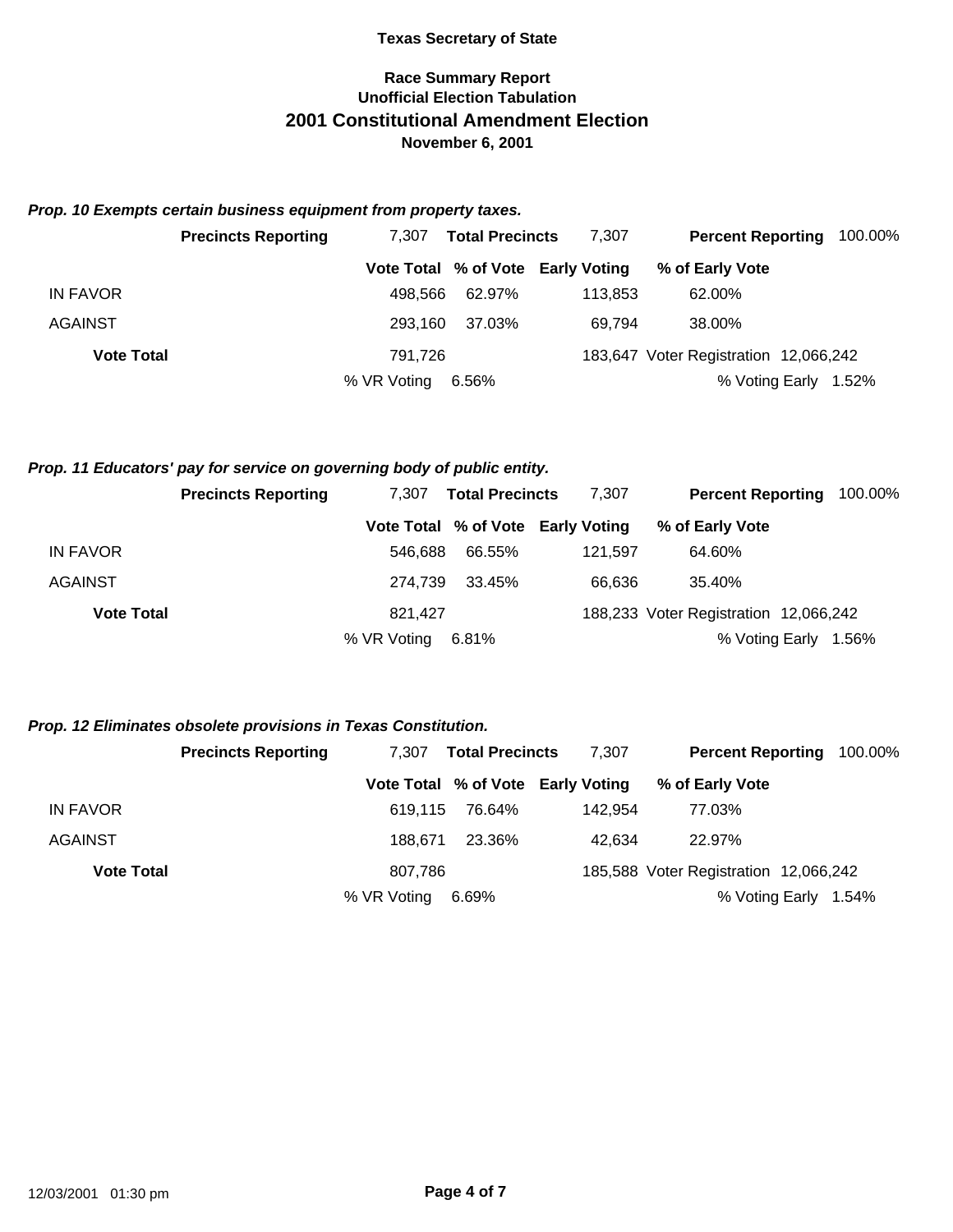# **Race Summary Report Unofficial Election Tabulation 2001 Constitutional Amendment Election November 6, 2001**

### *Prop. 13 Historical school property donated to groups for preservation.*

|                   | <b>Precincts Reporting</b> | 7.307       | <b>Total Precincts</b> | 7.307                             | <b>Percent Reporting</b>              | 100.00% |
|-------------------|----------------------------|-------------|------------------------|-----------------------------------|---------------------------------------|---------|
|                   |                            |             |                        | Vote Total % of Vote Early Voting | % of Early Vote                       |         |
| IN FAVOR          |                            | 657.142     | 80.45%                 | 150.786                           | 80.43%                                |         |
| <b>AGAINST</b>    |                            | 159.652     | 19.55%                 | 36.698                            | 19.57%                                |         |
| <b>Vote Total</b> |                            | 816.794     |                        |                                   | 187,484 Voter Registration 12,066,242 |         |
|                   |                            | % VR Voting | 6.77%                  |                                   | % Voting Early                        | 1.55%   |

#### *Prop. 14 Certain travel trailers may be exempted from ad valorem taxes.*

|                   | <b>Precincts Reporting</b> | <b>Total Precincts</b><br>7.307 |        | 7,307                             | <b>Percent Reporting</b>              | 100.00% |
|-------------------|----------------------------|---------------------------------|--------|-----------------------------------|---------------------------------------|---------|
|                   |                            |                                 |        | Vote Total % of Vote Early Voting | % of Early Vote                       |         |
| IN FAVOR          |                            | 409.993                         | 52.07% | 96.324                            | 52.68%                                |         |
| <b>AGAINST</b>    |                            | 377.375                         | 47.93% | 86.538                            | 47.32%                                |         |
| <b>Vote Total</b> |                            | 787.368                         |        |                                   | 182,862 Voter Registration 12,066,242 |         |
|                   |                            | % VR Voting                     | 6.53%  |                                   | % Voting Early                        | 1.52%   |

#### *Prop. 15 Allows state to issue grants, loans, bonds for highways.*

|                   | <b>Precincts Reporting</b> | <b>Total Precincts</b><br>7.307 |                | 7,307                             | <b>Percent Reporting</b>              |  | 100.00% |
|-------------------|----------------------------|---------------------------------|----------------|-----------------------------------|---------------------------------------|--|---------|
|                   |                            |                                 |                | Vote Total % of Vote Early Voting | % of Early Vote                       |  |         |
| IN FAVOR          | 542.450                    |                                 | 67.69%         | 124.490                           | 67.29%                                |  |         |
| AGAINST           |                            |                                 | 258.922 32.31% | 60.525                            | 32.71%                                |  |         |
| <b>Vote Total</b> | 801.372                    |                                 |                |                                   | 185,015 Voter Registration 12,066,242 |  |         |
|                   | % VR Voting                |                                 | 6.64%          |                                   | % Voting Early                        |  | 1.53%   |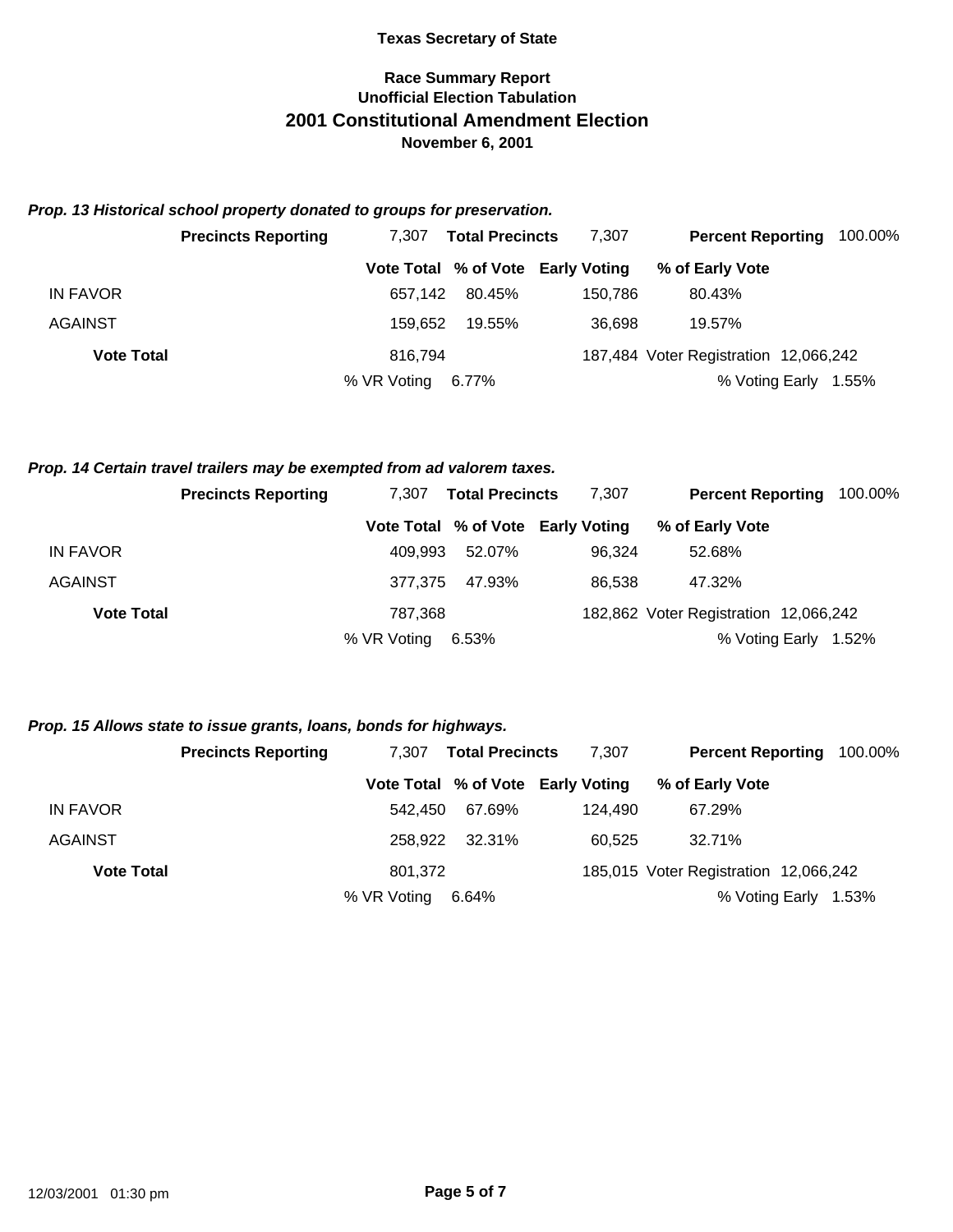# **Race Summary Report Unofficial Election Tabulation 2001 Constitutional Amendment Election November 6, 2001**

### *Prop. 16 Adjusts laws regarding home improvement loans.*

|                   | <b>Precincts Reporting</b> | 7.307       | <b>Total Precincts</b> | 7,307                             | <b>Percent Reporting</b>              | 100.00% |
|-------------------|----------------------------|-------------|------------------------|-----------------------------------|---------------------------------------|---------|
|                   |                            |             |                        | Vote Total % of Vote Early Voting | % of Early Vote                       |         |
| IN FAVOR          |                            | 452.506     | 58.76%                 | 103.640                           | 57.93%                                |         |
| <b>AGAINST</b>    |                            | 317.547     | 41.24%                 | 75.255                            | 42.07%                                |         |
| <b>Vote Total</b> |                            | 770,053     |                        |                                   | 178,895 Voter Registration 12,066,242 |         |
|                   |                            | % VR Voting | 6.38%                  |                                   | % Voting Early                        | 1.48%   |

### *Prop. 17 Legislature may settle certain title disputes.*

|                   | <b>Precincts Reporting</b> | <b>Total Precincts</b><br>7.307 |        | 7.307                             | <b>Percent Reporting</b>              | 100.00% |
|-------------------|----------------------------|---------------------------------|--------|-----------------------------------|---------------------------------------|---------|
|                   |                            |                                 |        | Vote Total % of Vote Early Voting | % of Early Vote                       |         |
| <b>IN FAVOR</b>   |                            | 511.174                         | 64.26% | 120.450                           | 65.36%                                |         |
| <b>AGAINST</b>    |                            | 284.314                         | 35.74% | 63.824                            | 34.64%                                |         |
| <b>Vote Total</b> |                            | 795.488                         |        |                                   | 184,274 Voter Registration 12,066,242 |         |
|                   |                            | % VR Voting                     | 6.59%  |                                   | % Voting Early                        | 1.53%   |

### *Prop. 18 Promotes uniformity in the processing of civil and criminal fees.*

|                   | <b>Precincts Reporting</b> | 7.307       | <b>Total Precincts</b> | 7,307                             | <b>Percent Reporting</b>              | 100.00% |
|-------------------|----------------------------|-------------|------------------------|-----------------------------------|---------------------------------------|---------|
|                   |                            |             |                        | Vote Total % of Vote Early Voting | % of Early Vote                       |         |
| <b>IN FAVOR</b>   |                            |             | 655.175 81.27%         | 149.962                           | 81.50%                                |         |
| <b>AGAINST</b>    |                            | 150.963     | 18.73%                 | 34,038                            | 18.50%                                |         |
| <b>Vote Total</b> |                            | 806,138     |                        |                                   | 184,000 Voter Registration 12,066,242 |         |
|                   |                            | % VR Voting | 6.68%                  |                                   | % Voting Early                        | 1.52%   |